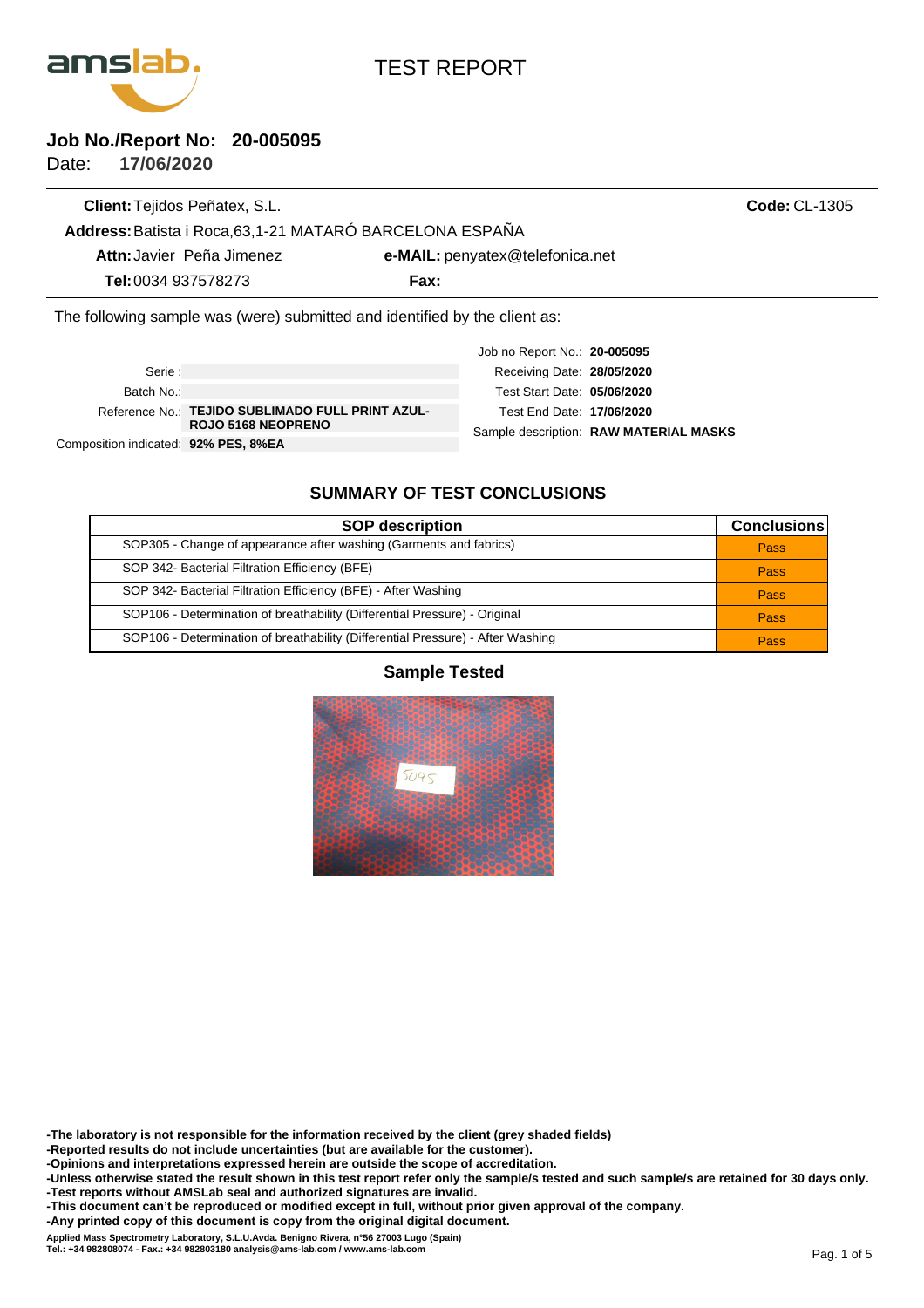

#### **Job No./Report No: 20-005095**

**17/06/2020** Date:

#### **SOP305 - Change of appearance after washing (Garments and fabrics)**

| טו | <b>AMSLab</b> | Descrir<br>-----                                     | usion<br>≧oneli       |
|----|---------------|------------------------------------------------------|-----------------------|
|    | 10            | <b>SOON</b><br>-<br><b>AUV</b><br>$\sim$<br>الالتسام | <b>TO ALL</b><br>้สวว |

|                                    | CAS | S-200529-00016 |
|------------------------------------|-----|----------------|
| Change of appearance after washing |     | No change      |
| Number of cycles                   |     |                |
| <b>Washing Temperature</b>         |     | ഩൟ             |

Notes:

Note 1: Washing and drying process applied based on UNE-EN ISO 6330:2012

Note 2:

- Detergent: 20 gr of Commercial detergent / - Drying procedure: Air dry without tumble dry.

- n.a.: not applicable

- Requirement: No obvious change/colour/shape/appearance/seams/embroidery/trimmings/applications

Note 3 - Meaning of the grades of change of appearance:

- No change in appearance after washing and drying process

- Slight change in appearance after washing and drying process

- Moderate change in appearance after washing and drying process

- Severe change in appearance after washing and drying process

## **SOP 342- Bacterial Filtration Efficiency (BFE)**

| ID | <b>AMSLab</b><br>ID | Nescrintion           | Conclusion         |
|----|---------------------|-----------------------|--------------------|
|    | . .                 | и<br>лг<br><b>YAL</b> | <b>TOM</b><br>้สวว |

|                                                | CAS | S-200529-00017 |
|------------------------------------------------|-----|----------------|
| Test 1: Bacterial Filtration Efficiency        |     | 91.4           |
| Test 1: Number of Bacteria                     |     | 241            |
| Test 2: Bacterial Filtration Efficiency        |     | 91.4           |
| Test 2: Number of Bacteria                     |     | 240            |
| <b>Test 3: Bacterial Filtration Efficiency</b> |     | 91.6           |
| Test 3: Number of Bacteria                     |     | 235            |
| <b>Test 4: Bacterial Filtration Efficiency</b> |     | 91.8           |
| Test 4: Number of Bacteria                     |     | 231            |
| <b>Test 5: Bacterial Filtration Efficiency</b> |     | 91.8           |
| Test 5: Number of Bacteria                     |     | 230            |

Notes:

Test Metod Ref: TS EN 14683:2019 Medical Face Masks,Requirements and Test Methods

Specifications:

 $-$  UNE 0065:  $> 90\%$ 

**-The laboratory is not responsible for the information received by the client (grey shaded fields)**

**-Reported results do not include uncertainties (but are available for the customer).**

**-Opinions and interpretations expressed herein are outside the scope of accreditation.**

**-Unless otherwise stated the result shown in this test report refer only the sample/s tested and such sample/s are retained for 30 days only. -Test reports without AMSLab seal and authorized signatures are invalid.**

**-This document can't be reproduced or modified except in full, without prior given approval of the company.**

**-Any printed copy of this document is copy from the original digital document.**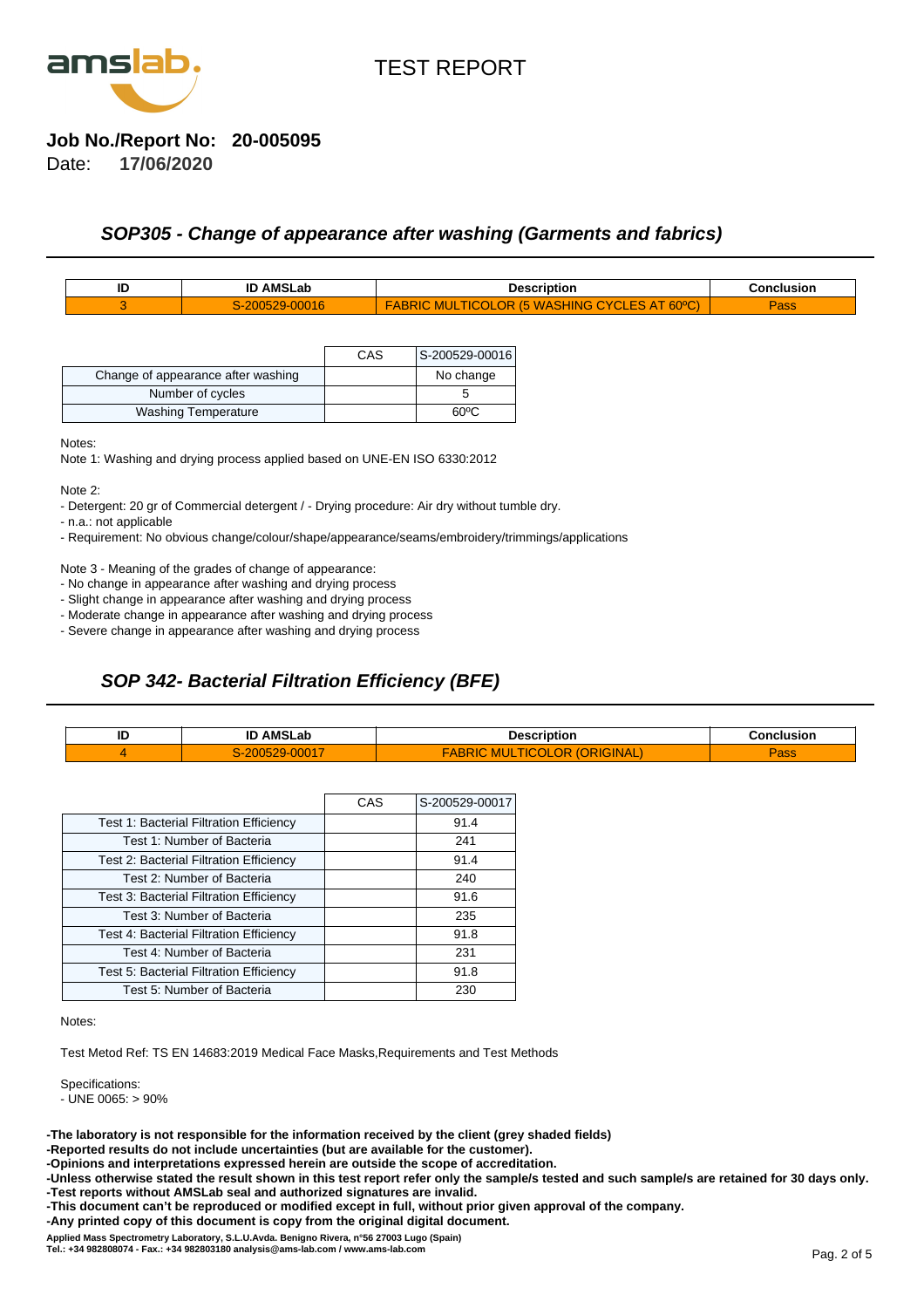



# **Job No./Report No: 20-005095**

**17/06/2020** Date:

Report unit Bacterial Filtration Efficiency = % Report unit Number of Bacteria = cfu/mL

A specimen of the mask material is clamped between a impactor and an aerosol chamber. An aerosol of Staphylococcus aureus is introduced into the aerosol chamber and drawn through the mask material and the impactor under vacuum. The bacterial filtration efficiency of the mask is given by the number of colony forming units passing through the medical face mask material expressed as a percentage of the number of colony forming units present in the challenge aerosol.

Test Flow Rate:28,3 L/min Test Flow Time:2 minute Sample Sizes:10x10 cm2 Microorganism:Staphylococcus aureus ATCC 6538 Bacterial concentration (cfu/ml) :5x10E5 cfu/ml Incubation conditions:  $24$  hour,  $35C \pm 2C$ Positive control sample average of number of Bacteria (C): 2.8x10E3 cfu/ml

(\*) Test subcontracted. Results in subcontracted report number: 20017783

# **SOP 342- Bacterial Filtration Efficiency (BFE) - After Washing**

| יי AMSLab      | Description                                    | <b>Conclusion</b> |
|----------------|------------------------------------------------|-------------------|
| S-200529-00018 | FABRIC MULTICOLOR (AFTER 5 WASHING CYCLES AT I | Pass              |
|                | $60^{\circ}$ C                                 |                   |

|                                                | CAS | S-200529-00018 |
|------------------------------------------------|-----|----------------|
| Test 1: Bacterial Filtration Efficiency        |     | 90.9           |
| Test 1: Number of Bacteria                     |     | 255            |
| Test 2: Bacterial Filtration Efficiency        |     | 90.6           |
| Test 2: Number of Bacteria                     |     | 262            |
| Test 3: Bacterial Filtration Efficiency        |     | 90.3           |
| Test 3: Number of Bacteria                     |     | 271            |
| <b>Test 4: Bacterial Filtration Efficiency</b> |     | 90.4           |
| Test 4: Number of Bacteria                     |     | 270            |
| Test 5: Bacterial Filtration Efficiency        |     | 90.1           |
| Test 5: Number of Bacteria                     |     | 278            |

Notes:

Test Metod Ref: TS EN 14683:2019 Medical Face Masks,Requirements and Test Methods

Specifications:  $-$  UNE 0065:  $> 90\%$ 

Report unit Bacterial Filtration Efficiency = % Report unit Number of Bacteria = cfu/mL

A specimen of the mask material is clamped between a impactor and an aerosol chamber. An aerosol of Staphylococcus aureus is introduced into the aerosol chamber and drawn through the mask material and the impactor under vacuum. The bacterial filtration efficiency of the mask is given by the number of colony forming units passing through the medical face mask material expressed as a percentage of the number of colony forming units present in the challenge aerosol.

Test Flow Rate:28,3 L/min Test Flow Time:2 minute Sample Sizes:10x10 cm2

**-The laboratory is not responsible for the information received by the client (grey shaded fields)**

**-Reported results do not include uncertainties (but are available for the customer).**

**-Opinions and interpretations expressed herein are outside the scope of accreditation.**

**-Unless otherwise stated the result shown in this test report refer only the sample/s tested and such sample/s are retained for 30 days only. -Test reports without AMSLab seal and authorized signatures are invalid.**

**-This document can't be reproduced or modified except in full, without prior given approval of the company.**

**-Any printed copy of this document is copy from the original digital document.**

Applied Mass Spectrometry Laboratory, S.L.U.Avda. Benigno Rivera, n°56 27003 Lugo (Spain)<br>Tel.: +34 982808074 - Fax.: +34 982803180 analysis@ams-lab.com / www.ams-lab.com<br>Pag. 3 of 5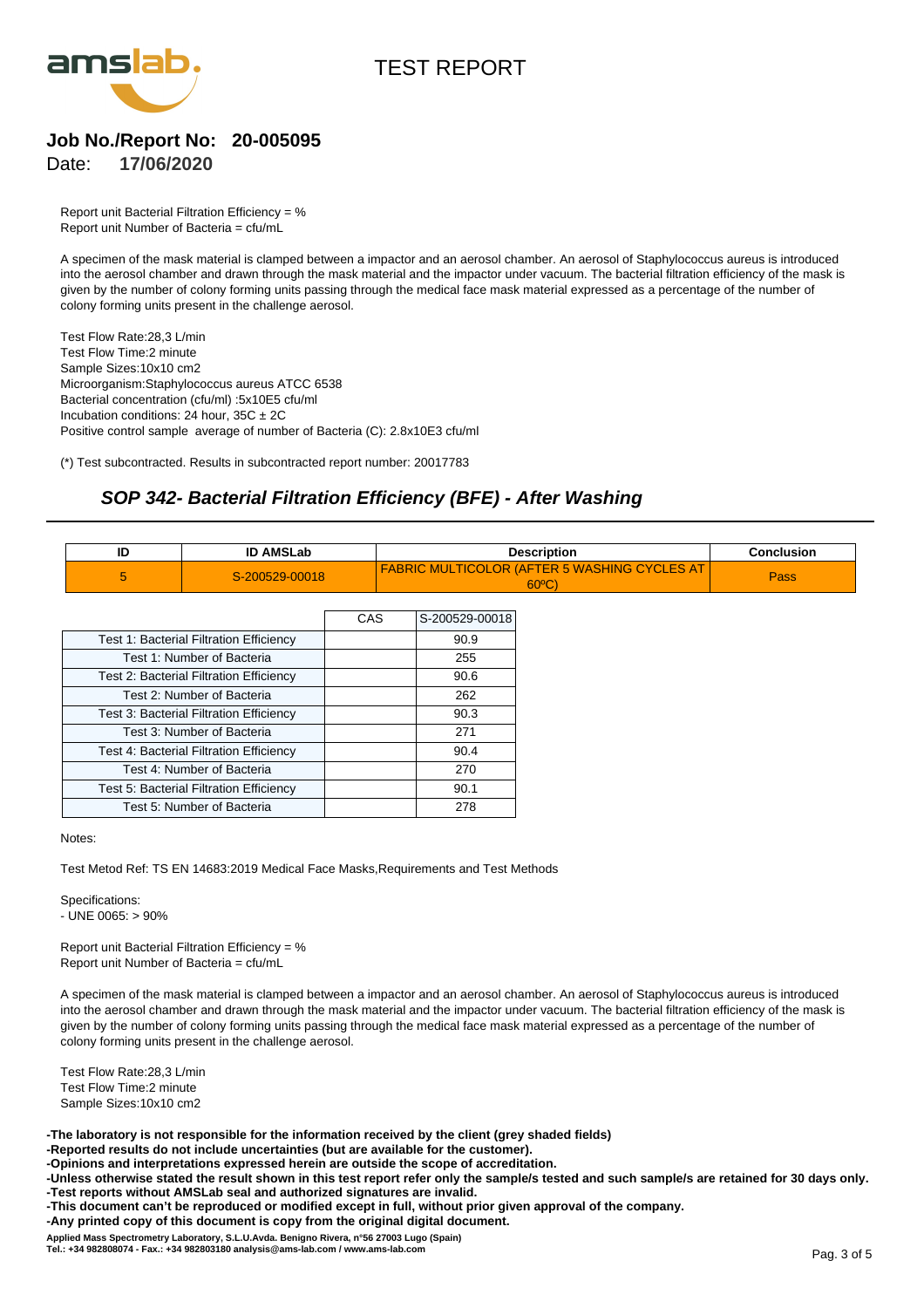

# **Job No./Report No: 20-005095**

**17/06/2020** Date:

Microorganism:Staphylococcus aureus ATCC 6538 Bacterial concentration (cfu/ml) :5x10E5 cfu/ml Incubation conditions:  $24$  hour,  $35C \pm 2C$ Positive control sample average of number of Bacteria (C): 2.8x10E3 cfu/ml

(\*) Test subcontracted. Results in subcontracted report number: 20017784

#### **SOP106 - Determination of breathability (Differential Pressure) - Original**

| 1м | <b>AMSLab</b><br>שו      | Description                         | Conclusion   |
|----|--------------------------|-------------------------------------|--------------|
|    | $\overline{\phantom{a}}$ | ١R<br>AC<br><b><i>NAL</i></b><br>ЛV | <b>Rd</b> aa |

|                                        | CAS | S-200529-00014 |
|----------------------------------------|-----|----------------|
| Average Differential pressure (Pa/cm2) |     | 32             |
| Value 1 Differential pressure (Pa/cm2) |     | 31             |
| Value 2 Differential pressure (Pa/cm2) |     | 31             |
| Value 3 Differential pressure (Pa/cm2) |     | 32             |
| Value 4 Differential pressure (Pa/cm2) |     | 33             |
| Value 5 Differential pressure (Pa/cm2) |     | 33             |

Notes:

Note 1: Applied standard UNE-EN 14683:2019 and Specification UNE 0064-1, 0064-2 and 0065

Note 2: Size of test specimen: 4.9 cm2

Note 3: Tested area of the test specimen: 2.5 cm

Note 4: Flow of air:  $(8 \pm 0.2)$  l/min

Note 5: Velocity of 272 l/m2/s or 272 mm/s

Note 6: Report Unit: Pa and P (Pa/cm2)

Note 7: Number of samples tested: 5 / Number of measurements: 5

Note 8: Conditioned samples: 4 hours at  $21 \pm 5$  °C and  $85 \pm 5$  HR

Note 9: n.a. = not applicable

#### Requirement by standard:

- Surgical Mask type I by UNE-EN 14683: < 40 Pa/cm2

- Surgical Mask type II by UNE-EN 14683: < 40 Pa/cm2

- Surgical Mask type IIR by UNE-EN 14683: < 60 Pa/cm2

- Non-reusable Hygienic Mask by UNE 0064-1-2: < 60 Pa/cm2
- Reusable Hygienic Mask by UNE 0065: < 60 Pa/cm2

Specific Notes:

(\*\*) The result is out of specifications

## **SOP106 - Determination of breathability (Differential Pressure) - After Washing**

|  | <b>ID AMSLab</b> | <b>Description</b>                                              | Conclusion |
|--|------------------|-----------------------------------------------------------------|------------|
|  | S-200529-00015   | MULTICOLOR (AFTER 5 WASHING CYCLES AT<br><b>FABRIC</b><br>60°C) | Pass       |

|                                        | CAS | S-200529-00015 |
|----------------------------------------|-----|----------------|
| Average Differential pressure (Pa/cm2) |     | 37             |
| Value 1 Differential pressure (Pa/cm2) |     | 35             |
| Value 2 Differential pressure (Pa/cm2) |     | 38             |
| Value 3 Differential pressure (Pa/cm2) |     | 39             |

**-The laboratory is not responsible for the information received by the client (grey shaded fields)**

**-Reported results do not include uncertainties (but are available for the customer).**

**-Opinions and interpretations expressed herein are outside the scope of accreditation.**

**-Unless otherwise stated the result shown in this test report refer only the sample/s tested and such sample/s are retained for 30 days only. -Test reports without AMSLab seal and authorized signatures are invalid.**

**-This document can't be reproduced or modified except in full, without prior given approval of the company.**

**-Any printed copy of this document is copy from the original digital document.**

Applied Mass Spectrometry Laboratory, S.L.U.Avda. Benigno Rivera, n°56 27003 Lugo (Spain)<br>Tel.: +34 982808074 - Fax.: +34 982803180 analysis@ams-lab.com / www.ams-lab.com<br>Pag. 4 of 5